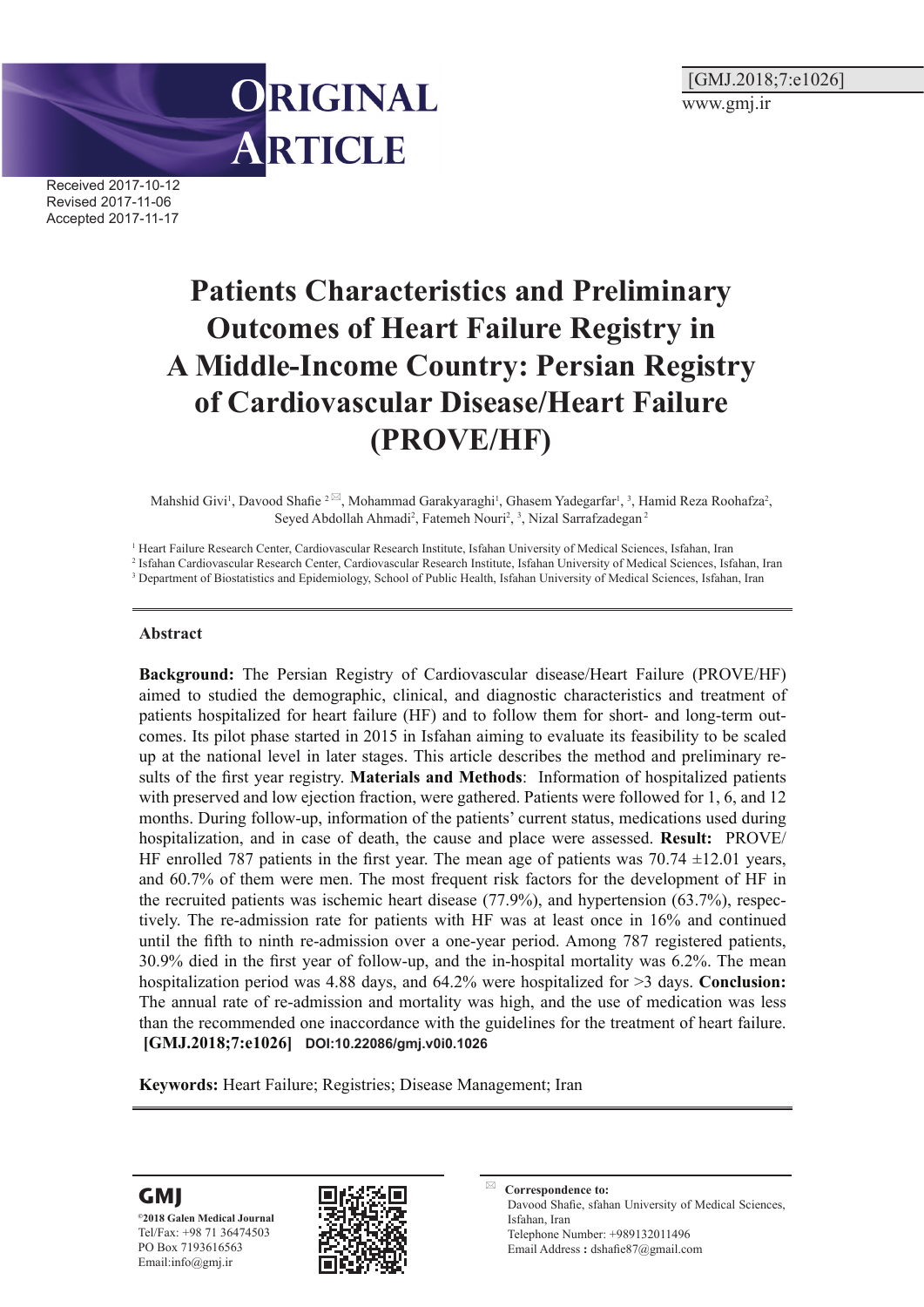#### **Introduction**

A gradual decrease in mortality rates, in line with increased life expectancy, has increased the elderly population of the world [1]. Iran is not exempt from this change. Currently, the age pyramid of Iranian population is changing from youth to elderly [2]. Age increase leads to the decreased health of the cardiovascular system [3]. Several cross-sectional and cohort studies in Isfahan have warned the Iranian population about the prevalence of cardiovascular diseases and its risk factors [4-5]. Among these, heart failure (HF) is the final common path of all cardiovascular diseases [6]. HF is a very serious condition in which the heart cannot pump or fill with enough blood to provide adequate blood flow to other organs [7]. HF is a common lethal, and life-threatening disease [8] with increased prevalence in recent years [9]. The more the population ages, the more HF is considered as an important health problem [10]. Currently, cardiovascular mortality has decreased following new therapies [11], which increases the proportion of patients with HF. In addition to the high mortality rate in patients with HF [12], increased re-admission of patients [13], increases the length of hospital stay, and hospital costs [14]. Moreover, the reduced quality of life of these patients [15] is an important issue associated with HF. Meanwhile, efficient management is necessary for the increased efficiency of health services. However, an efficient information system is the prerequisite for reasonable management [16]. Researchers believe that having a registry system for documenting the information of patients with HF, analysis of obtained data, and comparison with other countries are the prerequisite of improving the quality of healthcare in this field. Thus, the Persian Registry of Cardiovascular Disease/Heart Failure (PROVE/HF) program, as a pilot study in Isfahan and for the first time in Iran, recorded data of patients admitted with HF and followed them. [17]. Why so comprehensive information of clinical management and epidemiology of HF are not available in the Asian region that makes it hard to compare these issues with Western countries [18].

### **Materials and Methods**

To register information of patients with HF, a researcher-designed questionnaire was used, which was designed according to the results of the Swedish Heart Failure Registry (S-HFR) [19] and Thai Acute Decompensated Heart Failure Registry (Thai ADHERE) [20]. The questionnaire included demographic data, underlying diseases and comorbidities, medications and treatments, diagnostic and laboratory test results, symptoms and signs, and results of examination during hospitalization. To check content validity, after completion, ten faculty members, cardiologists, and experts from outside the project were asked to determine whether the questions measure the desired outcome or not and whether the question include the entire content of what was needed. Since ten experts evaluated the questions, the minimum acceptable content validity ratio (CVR) was considered to be 62%. Questions with CVR value less than this amount were excluded from the questionnaire, and the minimum acceptable value for content validity index (CVI) was considered 0.79, so if CVI of a question was less than 0.79, it would be excluded [21]. After validation of the questionnaire, the protocol and the related dictionary were written, which, in addition to a full description of the procedure, explained all questions, options, and codes. Finally, questionnaires, protocol, and dictionary were approved by quality control (QC) of PROVE Committee.Then, based on the prepared questionnaire, protocol, and dictionary, data entry was taught to the personnel. The training began with three two-hour sessions on how to extract data from medical records, complete data sheets, and reading diagnostic tests as needed, as well as an explanation of the objectives and the protocol. Moreover, monthly training sessions were held, and the team included managers and principal investigators who were allowed to visit the archives of the hospital and correct existing mistakes. The patients who diagnosed with HF based on International Classification of Diseases, 10h Revision (ICD-11), such as preserved and low ejection fraction (EF), who were hospitalized in 18 private and university hospitals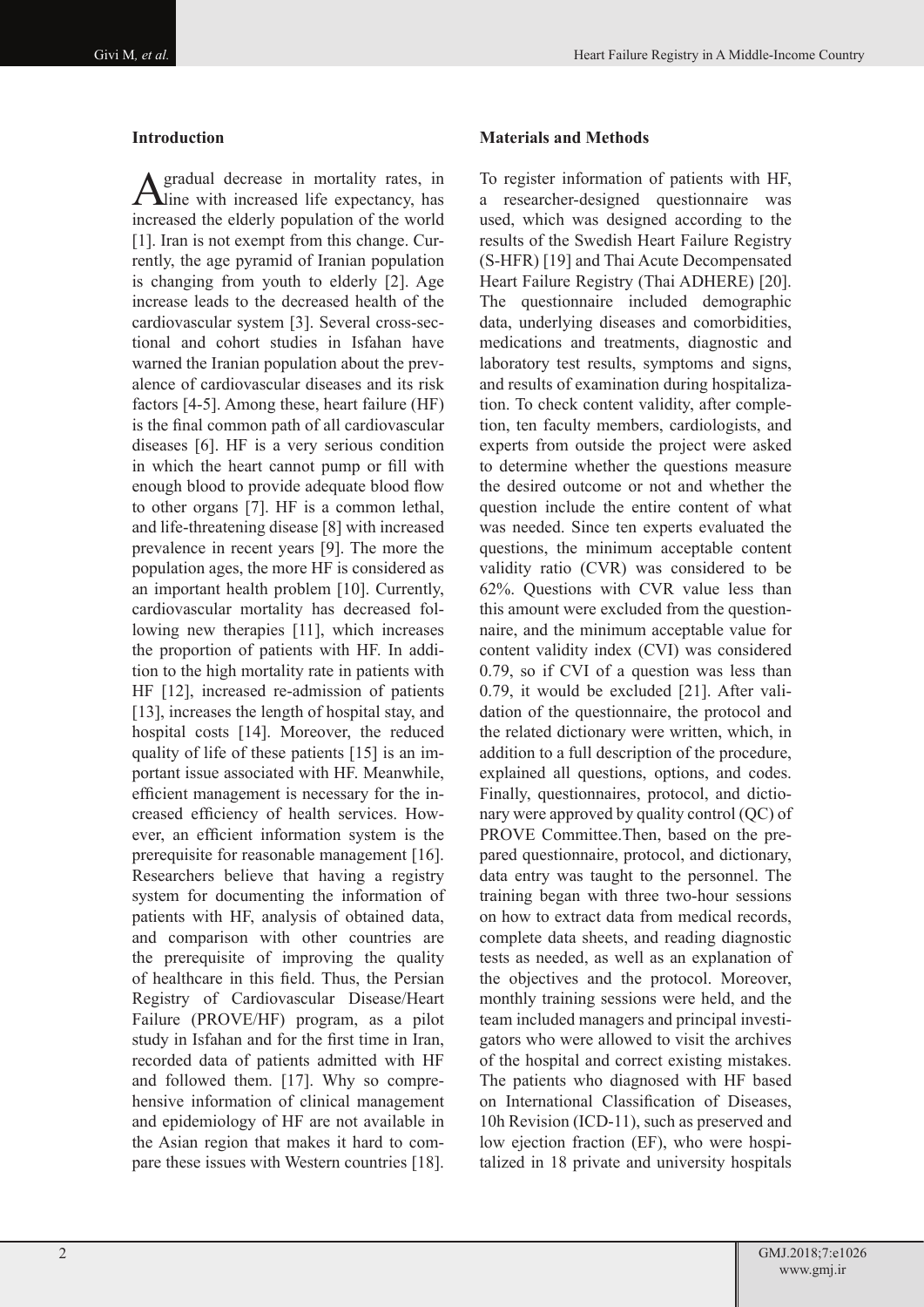in Isfahan, as well as public, private, military, and charity centers were enrolled in the study. Patients with available medical records in the archives of the hospital who had either acute or exacerbated and decompensated HF were given to data collectors. Diagnosis of HF confirmed by a cardiologist in medical records and included in the medical records. Patients signed the consent form before admission to the hospital. For data confidentiality, personal information of patients was not identified by name, but by national and registry code, a code unique to each individual and was obtained by a formula from patient's information such as last name, first name, date of birth, prepared from Huffman phonetic codes [22-23]. Data collectors recorded data in questionnaires using the data in the medical records of hospitals' archives. Then, they delivered the completed questionnaire to the registry unit at the Isfahan Cardiovascular Research Institute (ICRI), a WHO collaborating center on a weekly basis. The questionnaires were reviewed by the data management team and missed, or mistaken cases were returned. Data were entered into the relevant software after being approved by the data management team. Patients were followed-up after 1, 6, and 12 months by telephone and, if necessary (in cases such as doubt about HF diagnosis or unavailability of basic information in the records) were visited by a specialist. During follow-up, information on the patients' current status, medications used and in case of death, the cause and place were assessed.PROVE/HF program, in addition to internal QC, was performed by the team's supervisor, was externally evaluated by the committee, consisting of experienced and trained members who were not one of the PROVE executive members, and were unaware of it and performed an external and continuous control over the entire registry components from the beginning to the end.

# *Statistical Analysis*

Data were analyzed by SPSS version 22.0 (SPSS Inc., Chicago, IL). Descriptive statistics were calculated based on the clinical characteristics of the registered patients. Quantitative variables were expressed as mean±SD or median and interquartile range

(if required). Qualitative variables were summarized as counts (percent). Also for assessing the content validity of the questionnaire, CVR and CVI scores were used. ResultA total of 787 patients with decompensated or acute HF from 18 hospitals in Isfahan were recruited between April 2015 and April 2016. Table-1displays the demographic data of patients registered in the first year of registration. The mean age of patients was 70.74±12.01 years, and most of them were men. Among patients with calculated height and weight, the mean body mass index (BMI) was  $26.11\pm4.24$ . Also,  $23.6\%$  of the patients currently smoked or had a history of smoking (21.4% were men, and 2.2% were women). The most important risk factors for the development of HF in these patients were ischemic heart disease (77.9%) and hypertension (63.7%), respectively. Table-2 shows the results of the clinical profile of patients at the time of admission. Most patients (69%) were in class III and IV New York Heart Association (NYHA). Among the registered patients, 74.5% had an EF less than 40%. Half of the patients (49.8%) had peripheral edema, and 64.2% of patients had pulmonary crackles on admission. Troponin level was higher than normal in 8.6% of the patients.Table-3 shows the pharmacotherapy condition before admission and during hospitalization. Among drugs used before hospitalization, antiplatelet had the highest (53.7%) intake and during hospitalization diuretics (84.9%) were mainly prescribed. Table-4 shows the outcome of patients in the follow-up of PROVE/HF. Of the 787 patients registered, 30.9% died over a one-year period. The mean hospital stay was 4.88 days. Also, the re-admission rate for patients with HF was at least once in 16%, among whom 24% had their third re-admission that continued similarly until the fifth to ninth re-admission.

### **Discussion**

PROVE/HF is a young pilot national registry system continually adding new registrations. Since this registry is hospital-based, only patients with acute or exacerbated and decompensated HF were included, so it has not evaluated all patients, such as those patients with chronic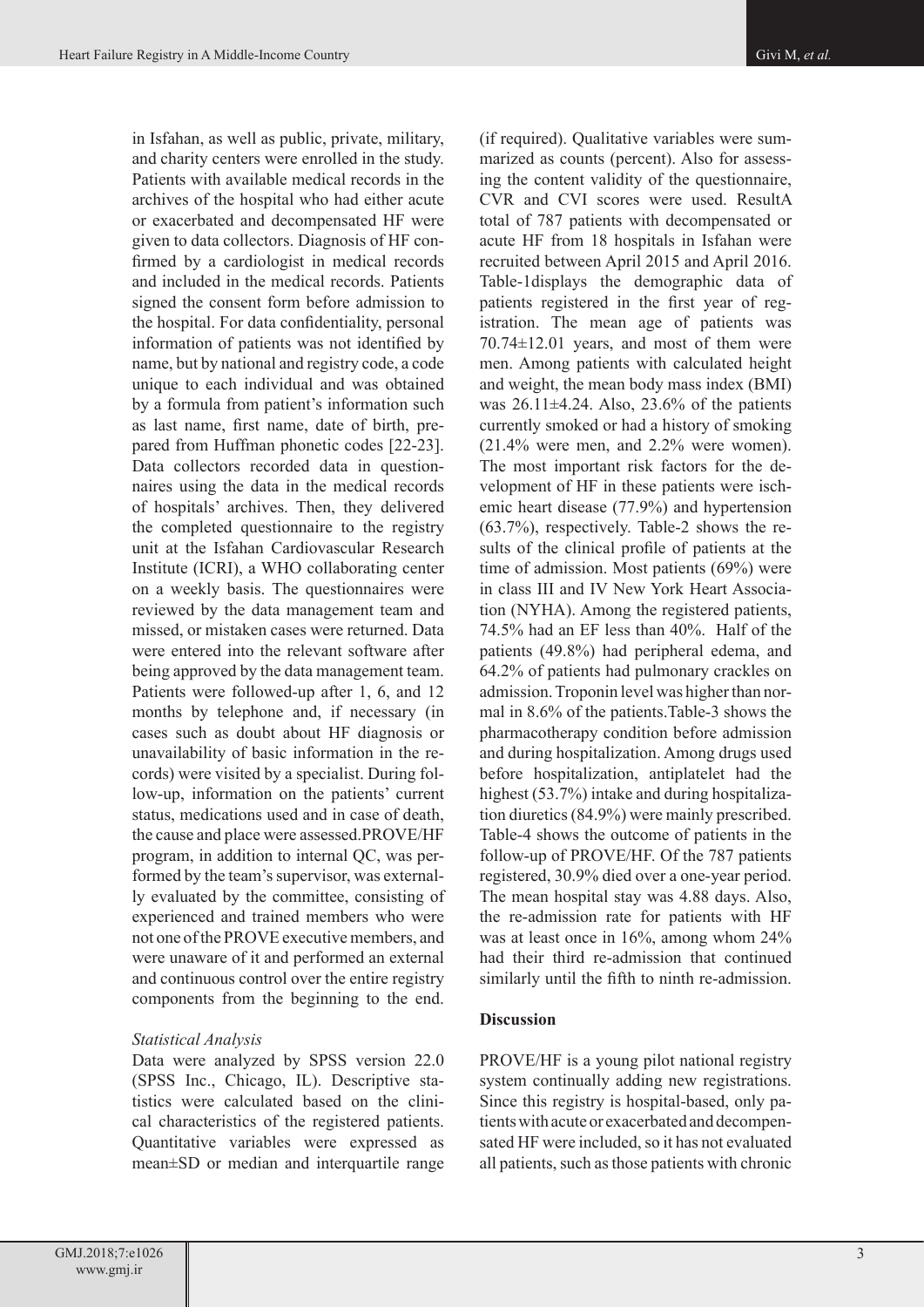| with HF                                         |                    |                                                                                                 |                                     |  |  |
|-------------------------------------------------|--------------------|-------------------------------------------------------------------------------------------------|-------------------------------------|--|--|
| <b>Characteristics</b>                          | $n\binom{0}{0}$    | <b>Variables</b>                                                                                | $n\binom{0}{0}$ or<br>$mean \pm SD$ |  |  |
| Age                                             | $70.74 \pm 12.01*$ | <b>Class III and IV of NYHA</b>                                                                 | 543 (69)                            |  |  |
| Men                                             | 478 (60.7)         | EF<40%                                                                                          | 586 (74.5)                          |  |  |
| <b>Medical history and</b><br>comorbidities     |                    | <b>Systolic blood pressure</b><br>(mm Hg)                                                       | $127.81 \pm 26.94$                  |  |  |
| <b>Hypertension</b>                             | 613(77.9)          | diastolic blood pressure                                                                        |                                     |  |  |
| <b>Ischemic heart disease</b>                   | 501 (63.7)         | (mm Hg)                                                                                         | $79.56 \pm 15.71$                   |  |  |
| <b>Diabetes mellitus</b>                        | 371 (47.1)         | <b>Heart rate</b>                                                                               | $87.62 \pm 20.81$                   |  |  |
| <b>Kidney disease</b>                           | 237(30.1)          | Peripheral edema                                                                                | 392 (49.8)                          |  |  |
| <b>Myocardial infarction</b>                    | 218(27.7)          | <b>Jugular venous distension</b>                                                                | 158(20.1)                           |  |  |
| <b>Heart valve disease</b>                      | 191(24.3)          | <b>Pulmonary crackles</b>                                                                       | 505 (64.2)                          |  |  |
| Arrhythmia                                      | 154(19.6)          |                                                                                                 |                                     |  |  |
| <b>Chronic obstructive</b><br>pulmonary disease | 123(15.6)          | <b>Cold extremities</b><br>Serum sodium (mEq/L)                                                 | 24(3.0)<br>$139.28 \pm 5.17$        |  |  |
| <b>Stroke and TIA</b>                           | 81 (10.3)          | Potassium (mEq/L)                                                                               | $4.51 \pm 0.67$                     |  |  |
| Anemia                                          | 64(8.1)            | $BUN$ (mg/dl)                                                                                   | $29.50 \pm 19.21$                   |  |  |
| <b>Thyroid abnormality</b>                      | 48(6.1)            | Serum creatinine (mg/dl)                                                                        | $1.52 \pm 0.89$                     |  |  |
| Cancer                                          | 17(2.2)            | Positive troponin*                                                                              | 57(8.6)                             |  |  |
| <b>History of cigarette</b><br>smoking          | 186(23.6)          | *Troponin was measured qualitatively in some<br>of our centers. Therefore the results are shown |                                     |  |  |
| BMI                                             | $4.24 \pm 26.11*$  | either positive or negative. NYHA:New York Heart                                                |                                     |  |  |

|         | <b>Table 1:</b> Characteristics of Patients Hospitalized |  |  |
|---------|----------------------------------------------------------|--|--|
| with HF |                                                          |  |  |

**Table 2:** Clinical Profile and Laboratory Values on Admission  $\overline{a}$ 

\* Data are presented as mean ±SD; BMI: body mass index; **TIA:** transient ischemic attack

either positive or negative. NYHA:New York Heart Association Functional Classification. **EF:** ejection fraction; **BUN:** blood urea nitrogen

| <b>Table 3:</b> Medications Used Before Admission and During Hospitalization |  |  |  |  |
|------------------------------------------------------------------------------|--|--|--|--|
|------------------------------------------------------------------------------|--|--|--|--|

| <b>Medicines</b>                                                                                               | <b>Before admission</b><br>$n(^{0}/_{0})$ | <b>During hospitalization</b><br>$n$ (%) |  |
|----------------------------------------------------------------------------------------------------------------|-------------------------------------------|------------------------------------------|--|
| <b>ACEI</b>                                                                                                    | 102(13)                                   | 242(30.7)                                |  |
| <b>ARB</b>                                                                                                     | 340 (43.2)                                | 431 (54.8)                               |  |
| <b>ACEI/ARB</b>                                                                                                | 423 (53.7)                                | 608 (77.3)                               |  |
| <b>BB</b>                                                                                                      | 325(41.3)                                 | 482(61.2)                                |  |
| <b>Diuretic</b>                                                                                                | 355(45.1)                                 | 668 (84.9)                               |  |
| Digoxin                                                                                                        | 216(27.4)                                 | 401(51)                                  |  |
| <b>Aldosterone</b> antagonist                                                                                  | 195(24.8)                                 | 422(53.6)                                |  |
| <b>Statins</b>                                                                                                 | 307(39)                                   | 539 (68.5)                               |  |
| <b>Intravenous inotrope</b>                                                                                    | $\theta$                                  | 106(13.5)                                |  |
| <b>Nitrates</b>                                                                                                | 348 (44.2)                                | 573 (72.8)                               |  |
| Antiplatelet                                                                                                   | 423 (53.7)                                | 610(77.5)                                |  |
| Warfarin<br>ACEL application convention common inhibitor. ADD, oppidencia receptor blockers, DD, bota blockers | 152(19.3)                                 | 180 (22.9)                               |  |

**ACEI:** angiotensin-converting-enzyme inhibitor, **ARB:** angiotensin receptor blockers; **BB:** beta-blockers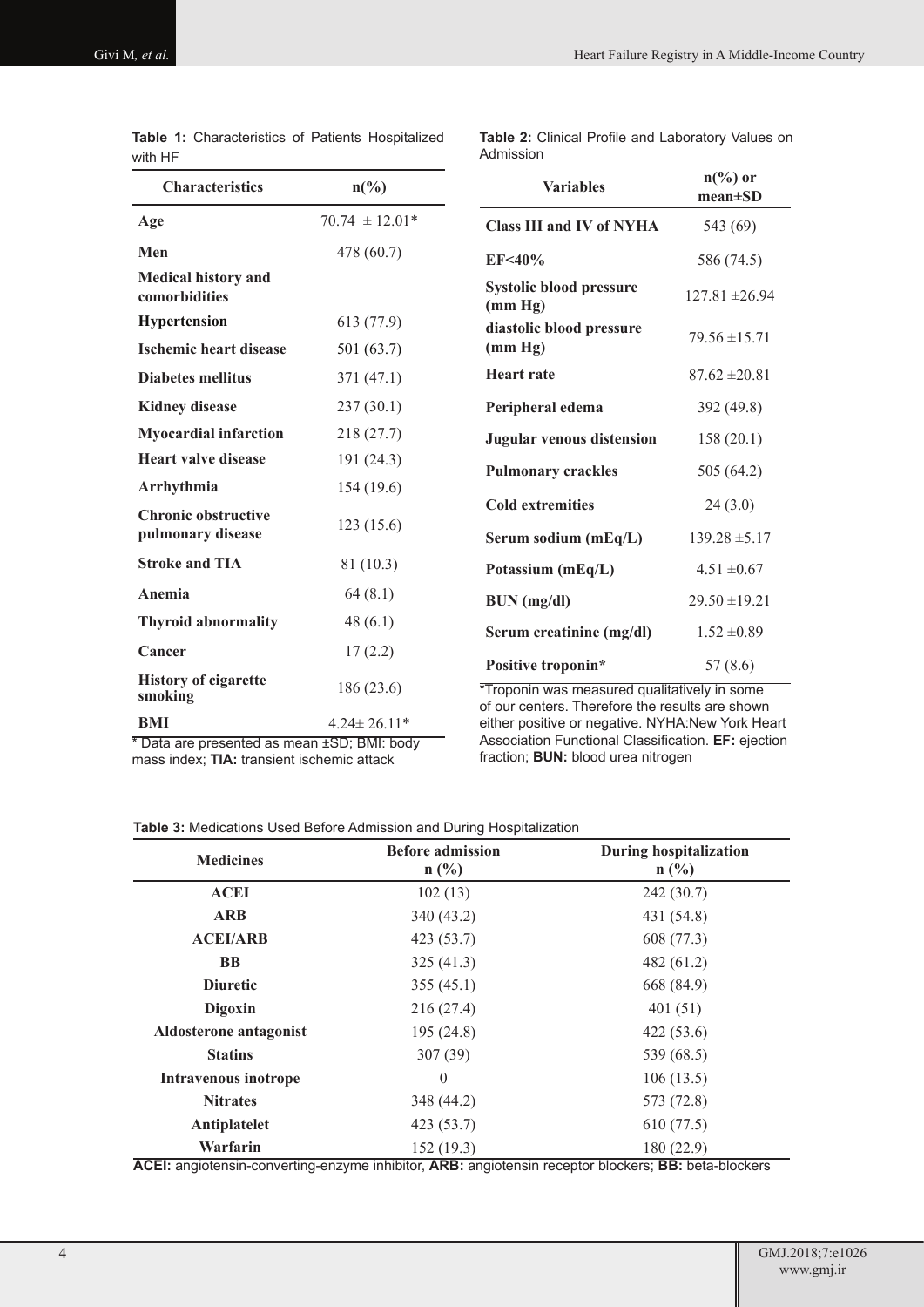| <b>Outcomes</b>                               | n(%)             |
|-----------------------------------------------|------------------|
| Total death in the first year of<br>follow-up | 243 (30.9)       |
| Death in hospital                             | 49(6.2)          |
| Death in first follow<br>$(1$ month)          | 80 (10.2)        |
| Death in second follow<br>(6 months)          | 69(8.8)          |
| Death in third follow (12<br>months)          | 45(5.7)          |
| Total live in the first year of<br>follow-up  | 474 (60.2)       |
| Unknown*                                      | 70(8.6)          |
| <b>Total registered patients</b>              | 787              |
| Re-hospitalization within a<br>year           |                  |
| <b>Second hospitalized</b>                    | 129 (16)         |
| <b>Third hospitalized</b>                     | 31(24)           |
| <b>Fourth hospitalized</b>                    | 16(52)           |
| Fifth to ninth hospitalized                   | 12(75)           |
| Length of stay (day                           | $+4.88 \pm 3.83$ |

**Table 4:** Patients Outcomes in the First Year of Follow-Up

\* Patients who for whatever reason were not available for follow-up

† Median (Q1, Q3) =4 (3, 6)

HF. Our study reviewed the demographics and primary results of the first year of registration and the overall outcome of the follow-ups. The mean age of patients was 70.74 years. In most registry studies, the mean age of patients with HF was almost 70 years [18, 20, 24, 27], while, in some registries, such as CARE GULF, the mean age was 59 years, which may be related to the younger population and increased risk of cardiac risk factors in younger ages [28]. The percentage of men and women with HF are different. In our registry, men consist 60.7% of all patients, a finding that is consistent with some studies [18, 25, 26, 28, 29], while others have reported more women

[20, 24, 27]. Our finding may be attributed to the fact presented by the available studies in Iran, in terms of higher risk of cardiovascular disease in men than women and that women develop cardiovascular diseases in an older age, compared to men [5]; and the subsequent risk of HF as the final common route of cardiovascular diseases is higher in men. In examining the medical history, it was revealed that the most common risk factors for the development of HF in these patients were ischemic heart diseases, hypertension, and diabetes mellitus, respectively that is consistent with most registry systems of HF [18-20, 24-30]. The mean BMI of patients with HF was  $26.11\pm4.24$ , and  $60\%$  of patients were overweight or obese. However, since patients' dry weight is usually not measured, these findings may be affected by edema on admission. As 74.5% of our patients had an EF less than 40%, showing that most patients with HF had reduced EF, similar to the results of the European and the Middle East registries and was higher compared to American registries [28]. This shows that a higher percentage of PROVE/HF patients had left ventricular systolic dysfunction, expressed as left ventricular EF less than 40%. Of course, sometimes studies have considered a higher cut-off point for EF. Therefore, if we considered 50% to 40%, the percentage of cases with low EF would be more than 74%. Also, 69% of patients were in NYHA III and IV. As the present registry was hospital-based, patients with functional class deterioration were admitted to the hospital. Most patients had normal blood pressure, and only 3% had symptoms of low peripheral perfusion such as cold extremities. Peripheral edema was also present in only half of the patients. According to the global statistics, less than 5% of patients had symptoms of cardiogenic shock, such as low pressure, cold extremities, and cyanosis [31]; we also observed cold extremities in 3%. Pulmonary crackles also existed in about 60% of patients; thus, not having pulmonary crackles on auscultation does not rule out the diagnosis of HF as a cause of dyspnea. Relevant literature has also reported its sensitivity to be 15% [32]. The jugular venous pressure was higher than normal in one-fifth of the patients,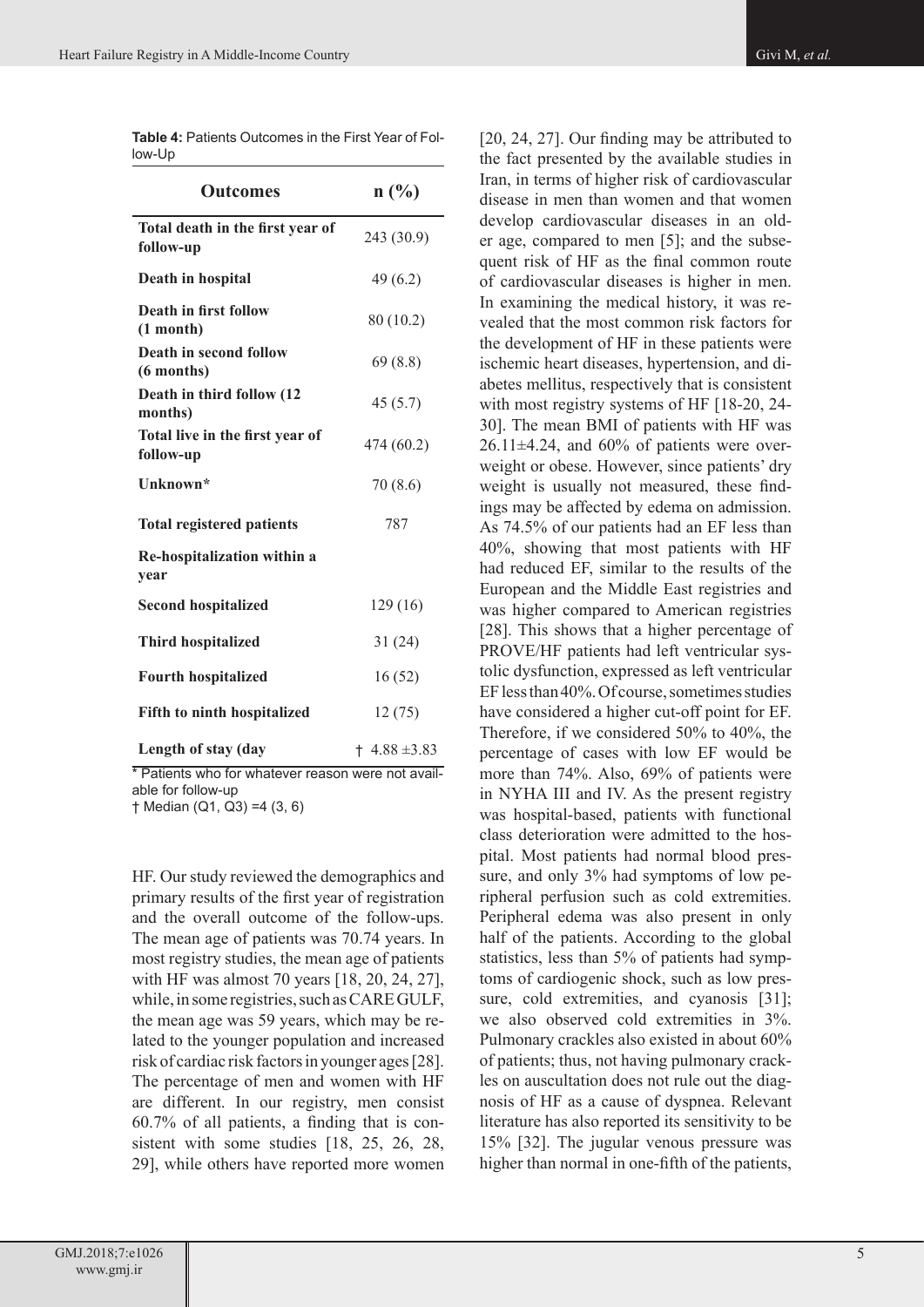but the sensitivity of this finding to assess left ventricular filling pressure has been reported to be about 70%. However, a very important factor, in this case, is the apparent inter-observer differences for its correct estimation. In clinical studies, creatinine levels were slightly higher than normal, which can be due to a higher incidence of kidney failure in patients with HF. Troponin levels were higher than normal in 8% of patients, which could be attributed to causes other than myocardial ischemia, such as kidney failure or pulmonary embolism. In this study, retrospective use of medication was reported before and during hospitalization. Retrospective Medical Use Evaluation (MUE) can be used to identify the shortcomings of prescription and can be useful in future educations and needs assessment [33]. According to the heart failure treatment guidelines [34], angiotensin-converting enzyme (ACE) inhibitor, angiotensin receptor blocker (ARB), and beta-blockers are the cornerstones of treatment of HF, but as presented in Table-3, the percentages of prescribing these drugs for patients who referred to the hospital with decompensated HF were 13%, 43.2%, and 41.3%, respectively, and 53.7% received ARB/ACEI. The percentage of ACEI and ARB drugs before admission was less than most registry studies and like Acute Decompensated Heart Failure Syndromes (AT-TEND) [18], ARB was administered more than ACEI. Underutilization of ACEI is perhaps related to reasons such as contraindications, side effects, or active choice [19]. Also, administration of ACEI less than ARB in these patients was unlike Western countries, and guidelines. Therefore, in prescribing main drugs for patients with HF, in addition to the underutilization, there was a failure to comply with guidelines. This is certainly one of the main factors in disease progression, mortality, and readmission rate in these patients. In PROVE/HF, mean hospitalization was about four days. In Western registries, a range of 4-11 days and in some registers like ATTEND [18], 31 days were reported. Hospitalization period depends on several factors, such as the types of healthcare systems, the incentive for care, differences in patterns of medical practice, budget availability, and administration

[35]. The results showed that hospitalization period was relatively low in PROVE/HF. On the other hand, we observed higher mortality in 1-month follow-up after discharge than other follow-up periods, while the re-admission rate was high. So maybe, preventing haste in registering patients and more extended hospital stay would lead to further evaluation of their condition, more successful disease control and treatment, and reduced mortality after discharge or re-admission in a short time after discharge. Proper management of patients in hospitals results in better outcomes. Of course, re-admission rate, in addition to early discharge before stabilization of the patient, is determined by other factors such as improper administration of medications, insufficient follow-up, lack of patient education on self-care, and lack of social support that are all controllable and preventable [33]. The mortality rate in PROVE/HF was 30.9% that is a high percentage, compared to the available studies documenting HF [19, 24, 26]. These patients were re-admitted up to 9 times a year. Lack of appropriate use of drugs for these patients increases morbidity and mortality after discharge [36]. It seems that health policy-makers should mainly focus on programs to identify and improve factors contributing to inadequate intake of drugs (such as lack of physicians' awareness of the guidelines, lack of local guidelines, involvement of other doctors than the main physician of the patient, incorrect omission or reduction of dose of medications), as well as factors associated with self-administration of medications, lack of follow-up, lack of patients' awareness on appropriate use of medications, self-care, and implement strategies to improve them. Although PROVE/HF was the first registration for patients with HF in Iran and provided information on appropriate admission to collect data from patients, it had some limitations, identification of which will help us better interpret the results. The primary registration of HF in PROVE was cold; therefore, the obtained data was associated with the accuracy of medical documents and patients' records. Since this registry was retrospective, confounding factors may have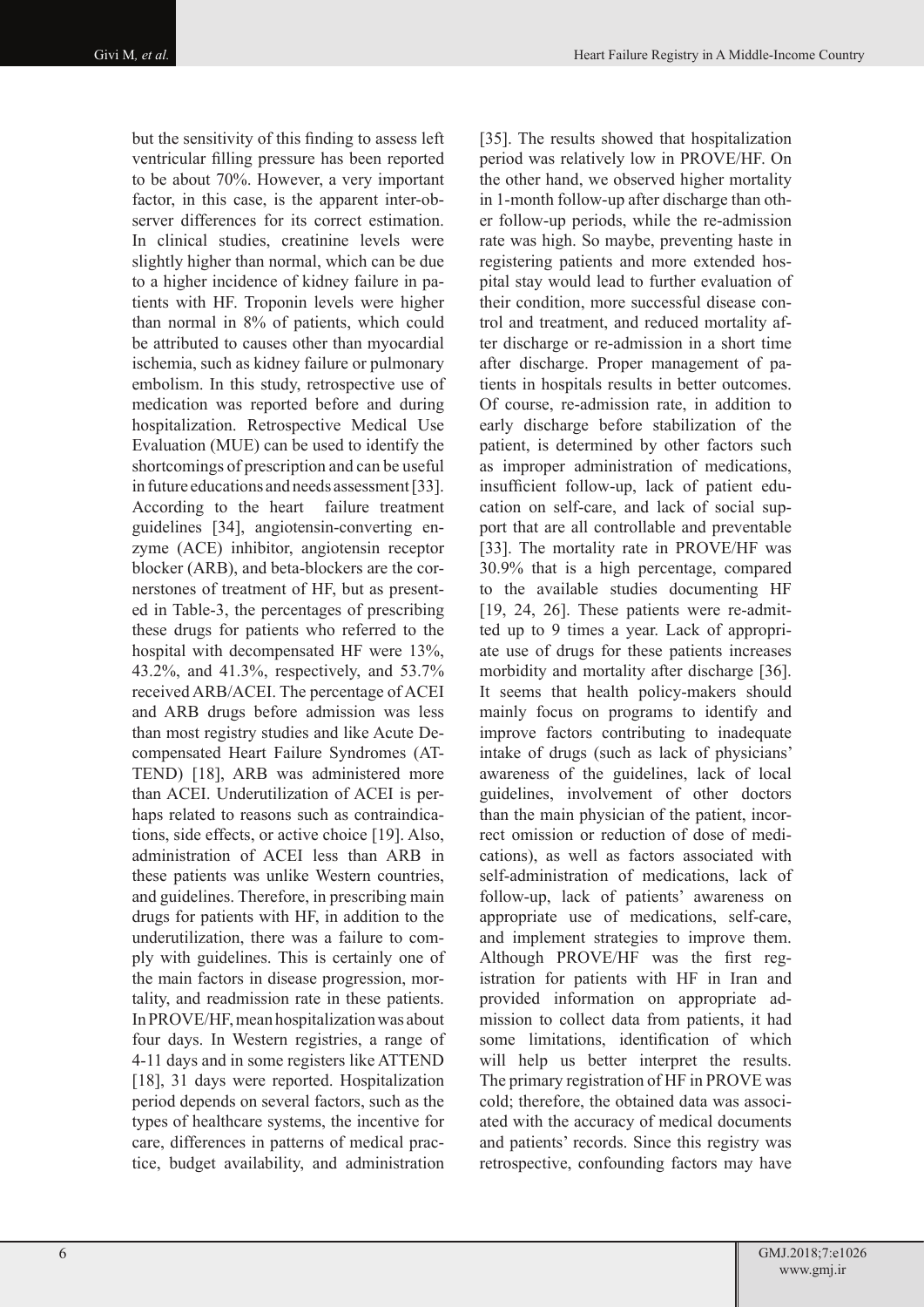affected the results. Also, the cold nature of medical records caused missing data; thus, we tried to complete the missing information and questionnaires as much as possible in follow-up sessions from patients and their families. However, after one year, registration of this disease would change to EORP/HF and according to the related protocol as hot pilot. Patients follow-up was performed by telephone and interview with patients and their relatives. Also, the accuracy of data collection was based on drug accuracy, awareness, and other information of the follow-up checklist. On the other hand, this registry was hospital-based and, of course, the population-based registry will provide comprehensive information about these patients.

# **Conclusion**

PROVE/HF showed a high annual rate of re-admission and mortality in patients and prescription of drugs inaccordance with the guidelines for the treatment of HF and other registries. Further assessment and policy-making are required to manage patients according to national guidelines that will lead to successful control and treatment.

### **Acknowledgments**

This project was funded by the undersecretary of Research and Technology of the Ministry of Health and Medical Education, Isfahan Cardiovascular Research Institute, Espadan Association for the Protection of Heart Health Research and the Iranian Network of Cardiovascular Research (grant no. 394422). The authors would like to express their gratitude to the PROVE team members and the personnel at Isfahan Cardiovascular Research Institute for their cooperation and assistance. All nurses, staff of data registry and entry, and colleagues in the archives of Isfahan hospitals are sincerely appreciated.

# **Conflict of Interest**

| All       |    | <i>authors</i> | declare  | that | there     |
|-----------|----|----------------|----------|------|-----------|
| <b>1S</b> | no | any            | conflict | of   | interest. |

# **References**

- 1. Amiri Z, Farazmand A, Tolooei M. Causes of Hospitalization of elderly people in hospitals in Rasht in 1379, to study the issues of the elderly in Iran and the world. Tehran: Ashena Book Publishers.; 2002. p.103-99. [in (Persian])
- 2. Akbari M. According ten years of the Islamic Republic of Iran on the international goals on Population and Development. First Edition. Tehran: Ministry of Health and Medical Education Department of Health.; 2004. p.14- 21. [in (Persian])
- 3. Mahan LK, Escott- Stump S. Krauses Food, Nutrition and Diet Theraoy. 5th edition. Philadelphia: W.B Saunders Company.; 2008.p:1021.
- 4. Sarrafzadegan N, Kelishadi R, Baghaei A, HusseinSadri G, Malekafzali H, Mohammadifard N, et al. Metabolic syndrome: an emerging public health problem in Iranian Women: Isfahan Healthy Heart Program. Int J Cardiol. 2008; 131:90–6.
- 5. Talaei M, Sarrafzadegan N, Sadeghi M, Oveisgharan S, Marshall T, Thomas GN, et al. Incidence of Cardiovascular Diseases in an Iranian Population: The Isfahan Cohort Study, Incidence of cardiovascular diseases in an Iranian population: The Isfahan cohort study. Arch Iran Med. 2013; 16: 138–44.
- 6. Riegel B, Carlson B. Facilitators and barriers to heart failure self-care. Patient EducCouns. 2002; 46(4): 287-95.
- 7. 2013 ACCF/AHA Guideline for the Management of Heart Failure: Executive Summary: A Report of the American College of Cardiology Foundation/American Heart Association Task, Downloaded from http:// circ.ahajournals.org/ by guest on August 13, 2013.
- 8. Dickstein K, Cohen-Solal A, Filippatos G, McMurray JJ, Ponikowski P, et al. ESC Guidelines for the diagnosis and treatment of acute and chronic heart failure 2008: the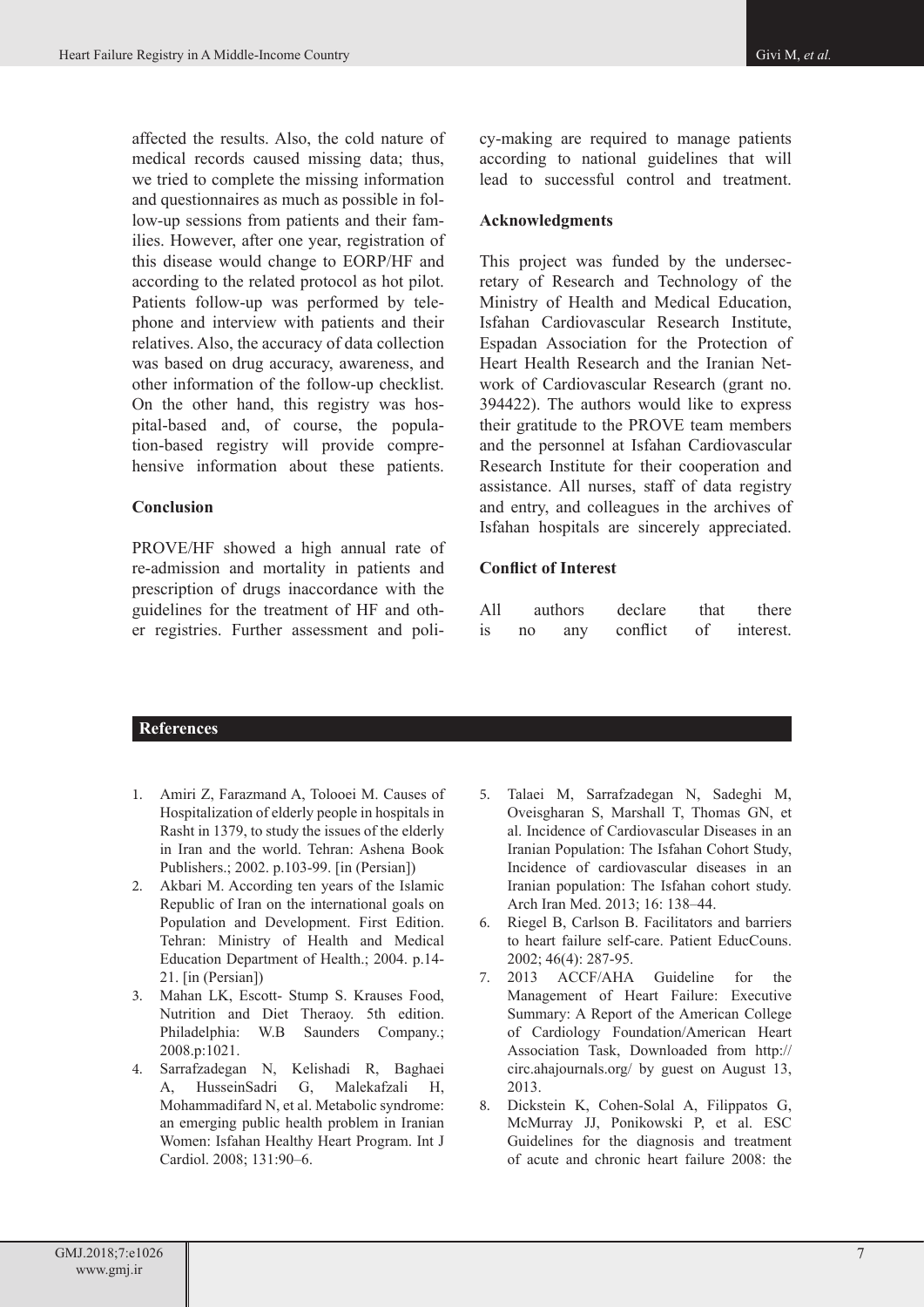Task Force for the Diagnosis and Treatment of Acute and Chronic Heart Failure 2008 of the European Society of Cardiology. Developed in collaboration with the Heart Failure Association of the ESC (HFA) and endorsed by the European Society of Intensive Care Medicine (ESICM). Eur Heart J. 2008; 29:2388–442.

- 9. Cheraghi M, Sadeghi M, Sarrafzadegan N, Pourmoghadas A, Ramezani MA. Prognostic factors for survival at 6-month follow-up of hospitalized patients with decompensated congestive heart failure. ARYA Atherosclerosis Journal. 2010; 6(3):112-8.
- 10. Ahmed A. DEFEAT Heart Failure: a guide to management of geriatric heart failure by generalist physicians. Minerva Med. 2009; 100(1):39-50.
- 11. Jessup M, Brozena S. Heart Failure. N Engl J Med. 2003; 348: 2007-18.
- 12. Kato N, Kinugaw K, Ito N, Yao A, Watanab M, ImaiY, Takeda N, Hatano M, Kasoma K. Adherence to self-care behavior and factors related to this behavior among patients with heart failure in Japan. Heart Lung. 2009; 38:398-409.
- 13. Koelling TM, Chen RS, Lubwana RN, L'Italien GJ, Eagle KA. The expanding national burden of heart failure in the United States: the influence of heart failure in women. Am Heart J. 2004; 147:74-8.https://
- 14. Woodend AK, Sherrard H, Fraser M, Stuewe L, Cheung T, Struthers C. Telehome monitoring in patients with cardiac disease who are at high risk of readmission. Heart Lung. 2008;37(1):36-45.
- 15. Johansson P, Dahlström U, Broström A. Factors and interventions influencing health-related quality of life in patients with heart failure: a review of the literature. Eur J Cardiovasc Nurs. 2006; 5:5-15.
- 16. Design & Implementing of health information system: ministry of health and medical education–deputy of research & technology, 2005.Available at: http://www.allhealth.org/ publications/health\_information\_technology/ health\_information\_technology\_toolkit.asp.
- 17. Givi M, Sarrafzadegan N, Garakyaraghi M, et al. Persian registry of cardiovascular disease (PROVE): Design and methodology. ARYA Atheroscler 2017;13(5):236-44.
- 18. Sato N, Kajimoto K, Asai K, Mizuno M, Minami Y, Nagashima M. Acute decompensated heart failure syndromes (ATTEND) registry. A prospective observational multicenter cohort study: rationale, design, and preliminary data. Am Heart J. 2010;159(6): 949-55.
- 19. Jonsson A, Edner M, Alehagen U, Dahlstro U. Heart failure registry: a valuable tool for improving the management of patients with heart failure. Eur J Heart Fail. 2010; 12: 25–31.
- 20. Laothavorn P, Hengrussamee K, Kanjanavanit K, Moleerergpoom W, Laorakpongse D, Pachirat O, et al. Thai Acute Decompensated Heart Failure Registry (Thai ADHERE).CVD Prev Control. 2010; 5:89–9.
- 21. Theoretical Principles of Testing and Standardization, 2015.Available at: http:// ssu.ac.ir/cms/fileadmin/user\_upload/ Daneshkadaha/dbehdasht/tose\_amuzesh/ mataleb\_amoozeshi/workshop/marahel\_ sakht\_azmoon.docx[in (Persian])
- 22. Huffman DA. A method for the construction of minimum-Redundancy codes. Proceedings of the IRE. 1952; 40(9); 1098- 101.
- 23. Golin MJ, Kenyon C, Young NE. Huffman coding with unequal letter costs. Montreal, Quebec, Canada: ACM.; 2002. p. 785-91.
- 24. Hai JJ, Chan PH, Huang D, Ho MH, Ho CW, Cheung E, et al. Clinical characteristics, management, and outcomes of hospitalized heart failure in a Chinese population—The Hong Kong Heart Failure Registry. J Card Fail. 2016; 22:600–8.
- 25. O'Connor CM, Stough WG, Gallup DS, Hasselblad V, Gheorghiade M. Demographics, clinical characteristics, and outcomes of patients hospitalized for decompensated heart failure: observations from the IMPACT-HF registry. J Card Fail. 2005; 11:200-5.
- 26. Maggioni AP, Dahlström U, Filippatos G, Chioncel O, Crespo Leiro M, Drozdz J, et al. EURObservational Research Programme: regional differences and 1-year follow-up results of the Heart Failure Pilot Survey (ESC-HF Pilot). Eur J Heart Fail. 2013; 15: 808-17.
- 27. Gheorghiade M, Abraham WT, Albert NM, Greenberg BH, O'Connor CM, She L, et al. Systolic blood pressure at admission, clinical characteristics, and outcomes in patients hospitalized with acute heart failure. JAMA. 2006;296:2217-26
- 28. Sulaiman K, Panduranga P, Al-Zakwani I, Alsheikh-Ali AA, Al Habib KF, Al-Suwaidi J, et al. Clinical characteristics, management, and outcomes of acute heart failure patients: observations from the Gulf acute heart failure registry (Gulf CARE). Eur J Heart Fail. 2015; 17(4):374-84.
- 29. Mebazaa A, Parissis J, Porcher R, Gayat E, Nikolaou M, Boas FV, et al. Short-term survival by treatment among patients hospitalized with acute heart failure:the global ALARM-HF registry using propensity scoring methods.